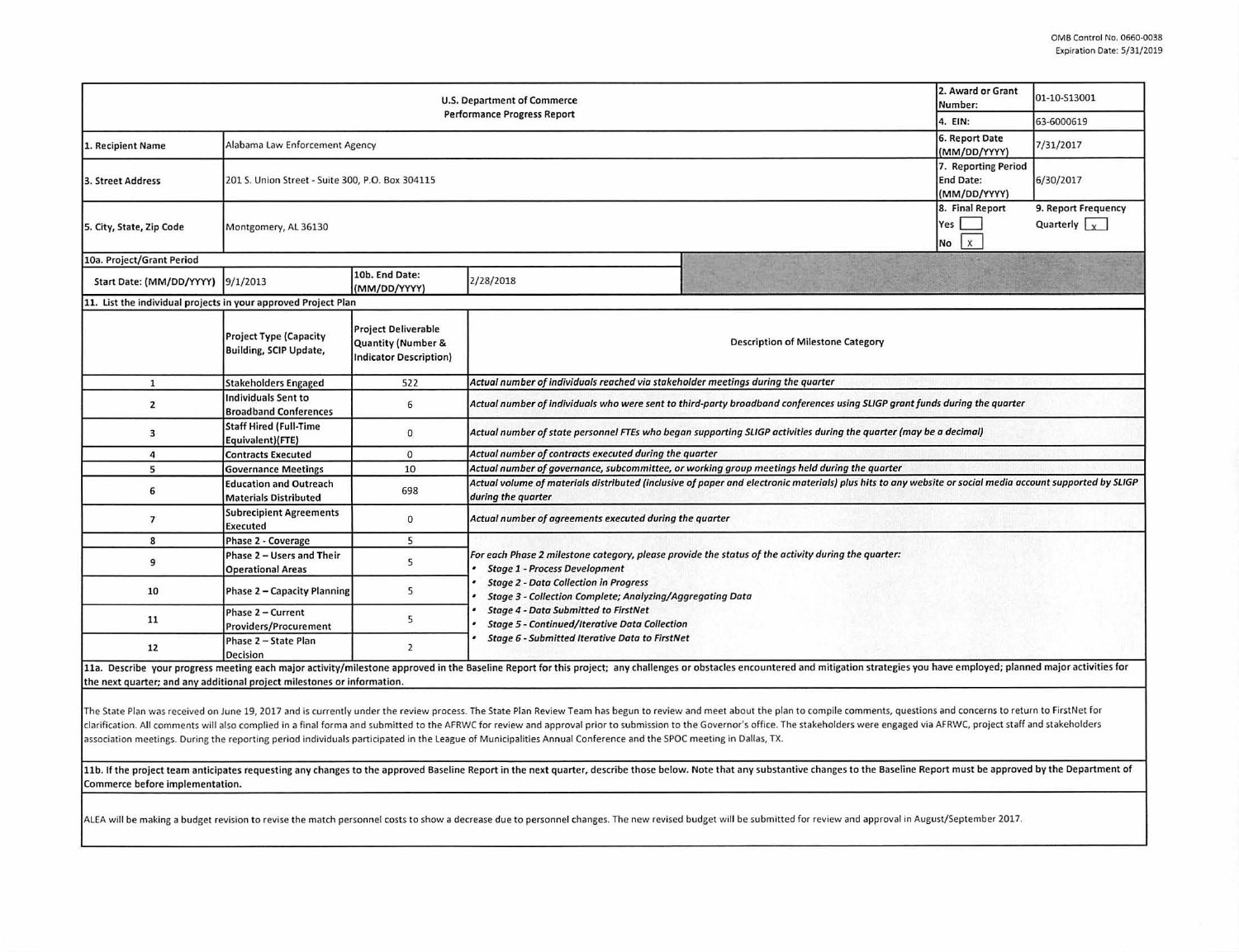11c. Provide any other information that would be useful to NTIA as it assesses this project's progress.

The Alabama SLIGP grant has undergone personnel changes during the period and have not initiated any new activities during the reporting period.

lld. Describe any success stories or best practices you have identified. Please be as specific as possible.

The SLIGP team working groups have been engaging and participating in the review process. The result has been the increased volume of conversation and interest as the project nears the 90 day decision making period.

12. Personnel

12a. If the project Is not fully staffed, describe how any lack of staffing may Impact the project's time line and when the project will be fully staffed.

ALEA will be removing the Project Support Assistant as of May 1, 2017. The duties will become a part of the Program Manager's role as of July 1, 2017. The removal of the FirstNet SPOC, ALEA Deputy Secretary, Attorney, and Communication will be revised under the next reporting period. the changes we do not anticipate to impact the project's time line. The FirstNet SPOC has been filled, but the personnel costs will not be used as match under

| 12b. Staffing Table - Please include all staff that have contributed time to the project. Please do not remove individuals from this table.                                          |                                              |                                                                                                                                                                 |                                                                                                                                                      |                      |                                      |                   |                 |                                                |                                          |
|--------------------------------------------------------------------------------------------------------------------------------------------------------------------------------------|----------------------------------------------|-----------------------------------------------------------------------------------------------------------------------------------------------------------------|------------------------------------------------------------------------------------------------------------------------------------------------------|----------------------|--------------------------------------|-------------------|-----------------|------------------------------------------------|------------------------------------------|
| Job Title                                                                                                                                                                            | FTE%                                         |                                                                                                                                                                 | <b>Project (s) Assigned</b>                                                                                                                          |                      |                                      |                   |                 |                                                | Change                                   |
| <b>FirstNet SPOC</b>                                                                                                                                                                 | 0%                                           |                                                                                                                                                                 | The Alabama SPOC serves as the state's Single Point of Contact between FirstNet and the State of Alabama                                             |                      |                                      |                   |                 |                                                | $-25%$                                   |
| Program Manager                                                                                                                                                                      | 25%                                          |                                                                                                                                                                 | Project Oversight and Management; Education and Outreach efforts; Budget updates; Reporting updates                                                  |                      |                                      |                   |                 |                                                |                                          |
|                                                                                                                                                                                      |                                              |                                                                                                                                                                 | Assist in travel arrangements for team conference attendance; contact efforts with wireless commission; assist with meeting logistics and execution; |                      |                                      |                   |                 |                                                | -55%                                     |
| <b>Project Support Assistant</b>                                                                                                                                                     | 0%                                           |                                                                                                                                                                 | posting of information to websites and social media; research and other administrative projects as needed and/or required.                           |                      |                                      |                   |                 |                                                |                                          |
| <b>JALEA Deputy Secretary</b>                                                                                                                                                        | 0%                                           |                                                                                                                                                                 | Assist SPOC in decision making process of RFP release; Quarterly meeting of Alabama First Responder Wireless Commission                              |                      |                                      |                   |                 |                                                | $-10%$                                   |
| <b>ALEA Public Information Officer</b>                                                                                                                                               | 5%                                           | project.                                                                                                                                                        | Send out media releases regarding FirstNet/SLIGP related topics; Attended ALEA CJIS User Conference as staff and answered basic questions regarding  |                      |                                      |                   |                 |                                                |                                          |
| Project Manager - E & O                                                                                                                                                              | 0%                                           |                                                                                                                                                                 | <b>Education and Outreach Project Manager</b>                                                                                                        |                      |                                      |                   |                 |                                                |                                          |
| <b>Attorney</b>                                                                                                                                                                      | 0%                                           | Legal                                                                                                                                                           |                                                                                                                                                      |                      |                                      |                   |                 |                                                |                                          |
| <b>SWIC</b>                                                                                                                                                                          |                                              |                                                                                                                                                                 | <b>Project Oversight and Management</b>                                                                                                              |                      |                                      |                   |                 |                                                |                                          |
| IT                                                                                                                                                                                   | 22%                                          |                                                                                                                                                                 | Construction of website for FirstNet.                                                                                                                |                      |                                      |                   |                 |                                                |                                          |
| <b>ALEA Director of</b><br>Communication                                                                                                                                             | 0%                                           | Send out media releases regarding FirstNet/SLIGP related topics; Attended ALEA CJIS User Conference as staff and answered basic questions regarding<br>project. |                                                                                                                                                      |                      |                                      |                   |                 | $-10%$                                         |                                          |
| 13. Subcontracts (Vendors and/or Sub recipients)                                                                                                                                     |                                              |                                                                                                                                                                 |                                                                                                                                                      |                      |                                      |                   |                 |                                                |                                          |
| 13a. Subcontracts Table – Include all subcontractors. The totals from this table must equal the "Subcontracts Total" in Question 14f.                                                |                                              |                                                                                                                                                                 |                                                                                                                                                      |                      |                                      |                   |                 |                                                |                                          |
| <b>Name</b>                                                                                                                                                                          | <b>Subcontract Purpose</b>                   |                                                                                                                                                                 | <b>Type</b><br>(Vendor/Subject.)                                                                                                                     | RFP/RFQ Issued (Y/N) | Contract<br><b>Executed</b><br>(Y/N) | <b>Start Date</b> | <b>End Date</b> | <b>Total Federal Funds</b><br><b>Allocated</b> | <b>Total Matching Funds</b><br>Allocated |
| Auburn University at<br>Montgomery                                                                                                                                                   | Education and Outreach Project Management    |                                                                                                                                                                 | <b>Contractor</b>                                                                                                                                    | Y                    | Y                                    | 11/1/2016         | 2/28/2018       | \$754,926.00                                   | \$0.00                                   |
| Televate                                                                                                                                                                             | <b>SLIGP Support and Data Collection</b>     |                                                                                                                                                                 | Contractor                                                                                                                                           | v                    | Y                                    | 10/1/2015         | 9/30/2017       | \$500,000.00                                   | \$0.00                                   |
| Curtis Nail                                                                                                                                                                          | Project Management - Governance and Planning |                                                                                                                                                                 | Contractor                                                                                                                                           | ٧                    | Y                                    | 4/16/2014         | 9/8/2016        | \$152,432.00                                   | \$0.00                                   |
|                                                                                                                                                                                      |                                              |                                                                                                                                                                 |                                                                                                                                                      |                      |                                      |                   |                 |                                                |                                          |
| 13b. Describe any challenges encountered with vendors and/or subrecipients.                                                                                                          |                                              |                                                                                                                                                                 |                                                                                                                                                      |                      |                                      |                   |                 |                                                |                                          |
| Currently there are no direct challenges to report with vendors or sub recipients. Based on the reduction of match personnel costs, some contracts with vendors may terminate early. |                                              |                                                                                                                                                                 |                                                                                                                                                      |                      |                                      |                   |                 |                                                |                                          |

 $\sim$